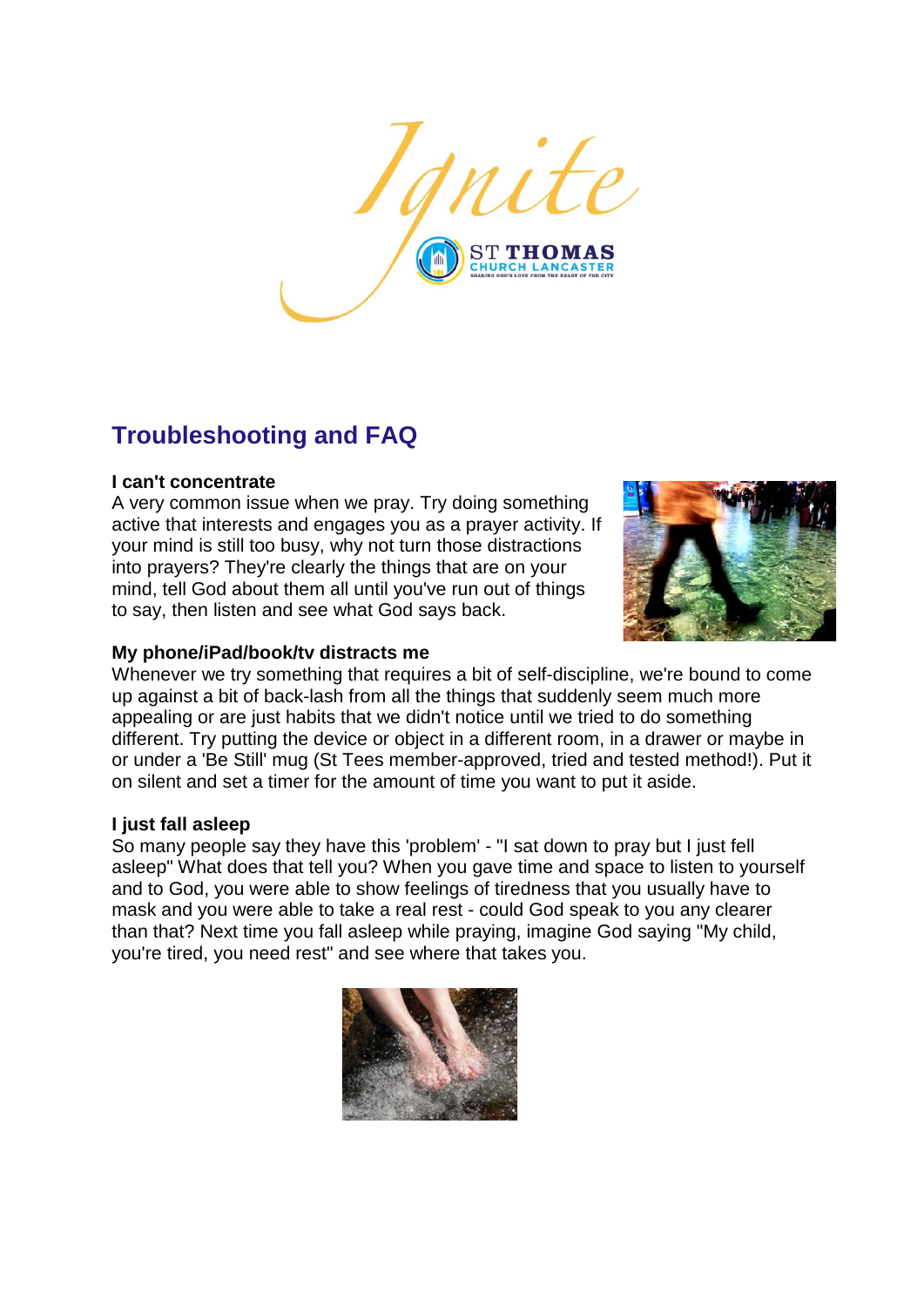#### **I'm too busy to pray**

Sometimes life is really busy, God knows that, and we know that. We often spend our lives holding out for that elusive future time when things are going to become less busy, we'll be less tired and life will be less stressful, then we'll find the time to pray and do all the other things we want to do but don't have the time for. But that time never comes, it's a false hope. The only time we have is now, and doing something is better than doing nothing. Maybe just start by telling God how busy you are right now. Prayer is about connection; it doesn't matter how we connect, or where, or when. Take a look at some of the sanctifying prayers in this booklet and see if one of those could work for you by incorporating it into your daily routines. Prayer might feel like just an extra thing to fit in, but it will make all the difference to your day.



Want a good read on this topic? Try *Real God, Real Life* by Jo Saxton or *Too Busy not to Pray* by Bill Hybels (if you have time to read! Maybe it would be better to just pray and meet with God instead of reading a book about prayer...)

## **How do I know God is speaking to me?**

Prayer is a partnership between us and God, so if you're asking is it God or is it just me then the answer is probably 'yes' to both! It won't be solely God, because God chooses to work in partnership with us, so there is a human element and there's always a chance that we've got a bit tangled up, but the more often we tune into God and what he's doing, the more aligned we become to the fruits of the spirit and the better we get at working out when God is speaking to us.

Things to look out for - What thoughts and feelings come to mind while you're engaging with times of prayer and worship? Which ones won't go away? Are they consistent with what the bible says?

For more on this, look at *Tuning in to the God who Speaks* by Brad Jersak

## **I think God is speaking to me and I think I need to share it with other people how do I do that?**

We need a balance between humility (the grace to know that we could have got things wrong) and courage to share things that we believe are relevant. Talk to someone who you know and trust first to get advice. Please always share things factually e.g. 'When I was praying, this thought came to mind...' Or 'While I was praying I felt...' and leave it to the other person to decide if God is speaking to them through it - remember God will also be working in partnership with them so the way they interpret it may be different to the way you interpreted it, that's ok and it may still be very meaningful to them and doesn't mean you 'got it wrong'. If you want to share something with the church, please speak to a member of the leadership team.

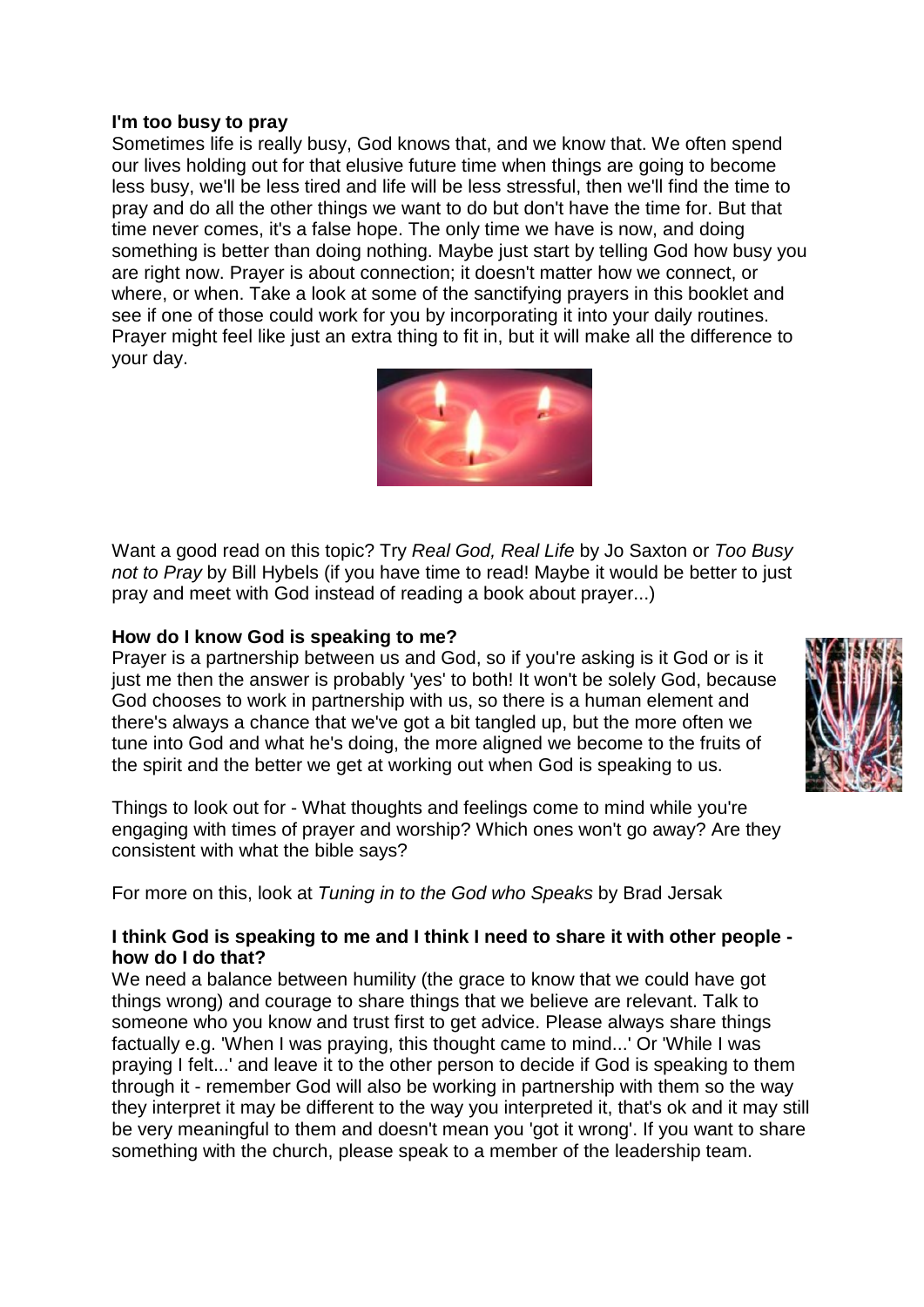# **I don't know where to start**

There's a lot of information here and loads of ideas in this pack - we wanted to include as much as possible so hopefully there's something for everyone, but it doesn't mean you have to try everything. You don't have to try anything new if you already feel you are connecting well with God. This pack is designed to share ideas with those who want them.

We suggest you start by choosing one idea from the 'sacred spaces' and one idea from the 'sanctified spaces' section to try this week. Take a look at the quick reference key and see which of the things you might be looking for something active or something armchair-friendly? Do you prefer creative things or do you like structure? Do you like being outdoors? This should help you find things that are more suitable for your interests and circumstances.

At it's core, prayer is about connecting with God and it's as diverse as we are. These things are here as a guide, take what's useful and feel free to adapt them to suit your needs. If there's nothing here that appeals to you but something has worked well for you in the past, why not start it again?

# **I don't like praying on my own**

Then don't! Find people with similar interests and pray together. Explore different ways until you find something that works for you. But also remember that praying isn't just about sitting down and talking to God, it's about connecting with the creator of the universe, the one who loves us more than we could ever know. You probably do that more than you realise. If you want to pray with other people, look out for the blue 'sociable' symbol in the quick reference guide for things that are designed to be done with other people. Many of the other things in this pack can also be done with others, even if they don't have the symbol next to them.



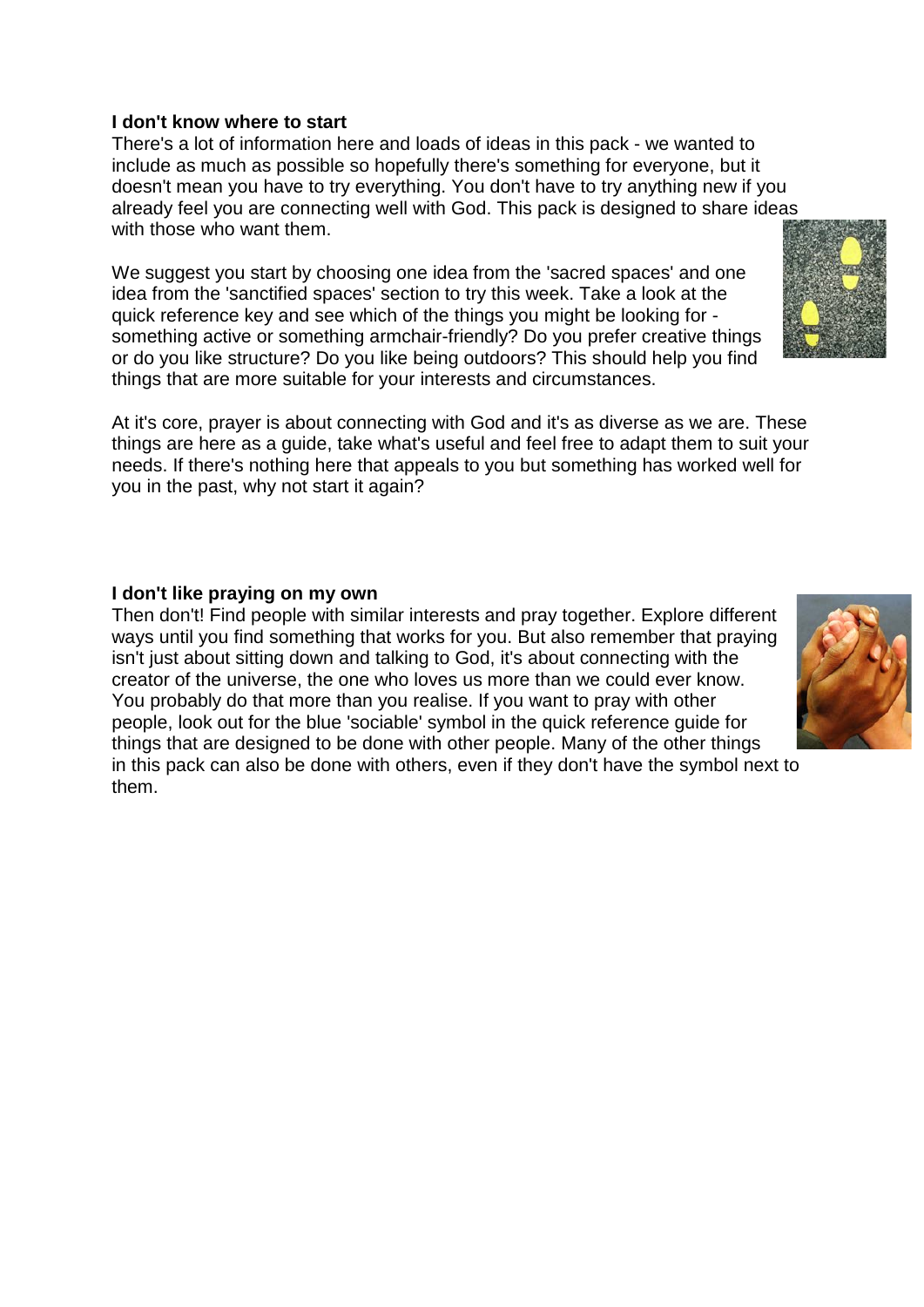

#### **God doesn't answer my prayers**

The pain and disappointment of unanswered prayer is very real and can have a major effect on our prayer life. We live in the 'now and not yet' of God's kingdom sometimes we see glimpses of it in all it's fullness, more often we have to keep living in the in-between, waiting and wondering and not seeing the things we hope for. Use this as the starting point for your prayers. It's ok to get angry with God. We don't have to pretend that things are ok when they're not. God wants to connect with us in everything that life brings, but sometimes we need to find new ways of connecting

when life has been unfair, unkind and unpredictable.

Pete Greig's book *God on Mute* explores the pain of unanswered prayer in more detail for anyone who is interested in finding out more. (Pete Greig founded the 24/7 prayer movement so he knows a bit about prayer. He also lives with some difficult life circumstances and is very real about some of the difficulties about praying in real life situations)

#### **Does prayer work?**

Yes and no! It depends what we mean by 'prayer'. If we take prayer to mean 'connecting with God' then yes, prayer works, we can always connect with God. If we take prayer to mean 'God doing whatever I want him to' then no, unfortunately that sort of prayer doesn't work, however much we might like it to; God is not a vending machine where we can put in our requests and get out exactly what we ordered at the end of it. But things do happen when we pray: we change and situations change, not always in the ways or the timescales that we hoped or expected but we can start to see God at work when we pray, especially when we focus our prayers on tuning into God rather than just bringing our requests to him.

Prayer is a partnership between us and God, sometimes we can be so focused on the thing we want that we miss the thing God is trying to give us. The more we spend time with God, getting to know him and finding his perspective, the more we realise that God is constantly working and is inviting us to get involved in what he is doing. It's only through prayer that we can find out what he is doing and how he wants us to get involved.

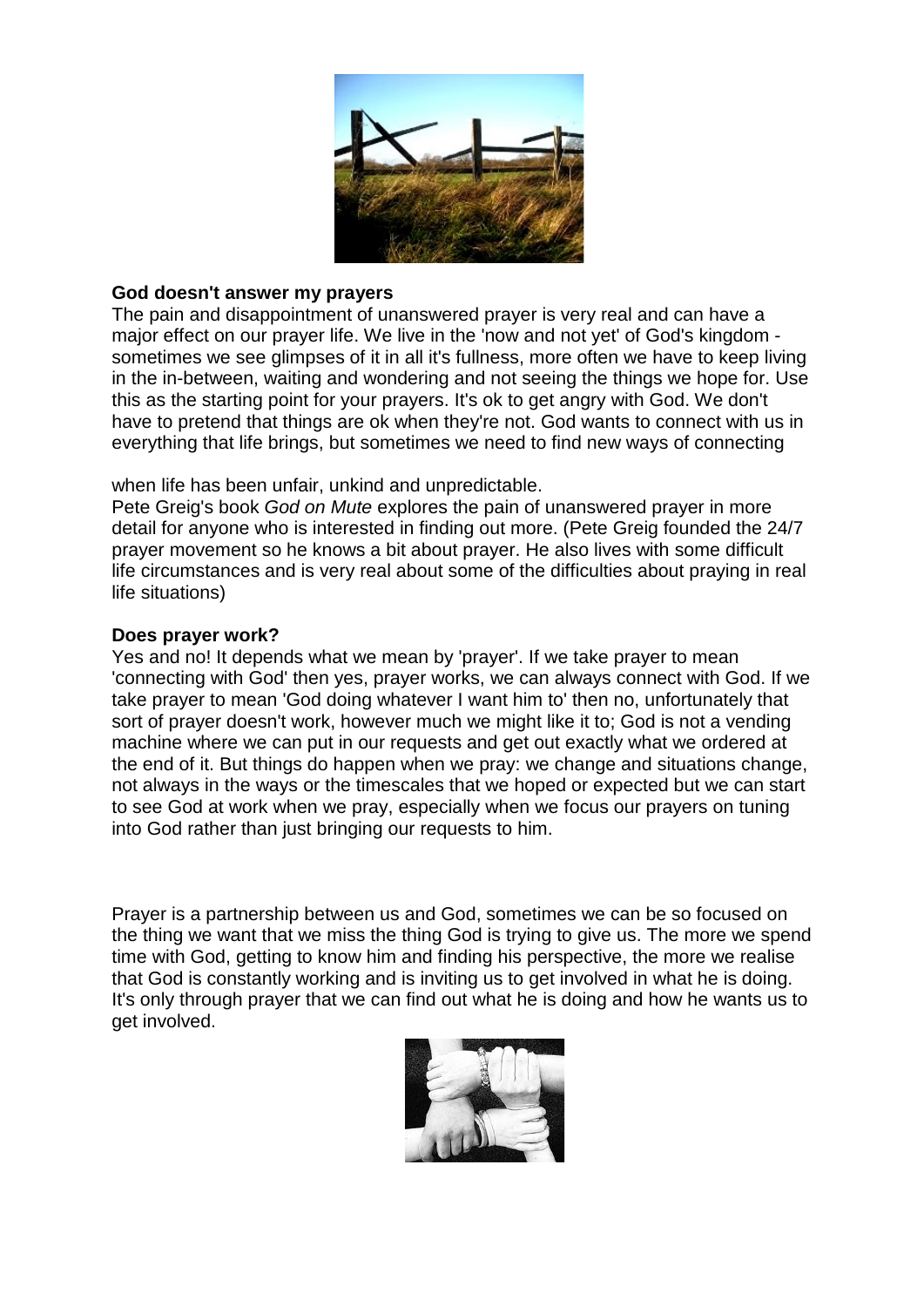So yes, prayer does work - it connects us with God, it changes us, it changes other people and it changes situations; spending time with God helps us to understand more of his perspective and enables us to work in partnership with him. But we don't always get what we want, when we want, how we want. The challenge is to stay connected to God and other people when we experience the pain and disappointment of unanswered prayer and to understand the real meaning and purpose of prayer - to connect with God and to live and work in partnership together.

# **Are answers to prayer just coincidences?**

We can spend ages hoping for an answer to prayer, then when we do get an answer to prayer we shrug it off as a coincidence. It seems we're more likely to be discouraged by one unanswered prayer than we are to be encouraged by many answered prayers, perhaps because we tell ourselves we'll never know 100% if something was an answer to prayer or not. Maybe it was just coincidence? Archbishop William Temple said this: "When I pray, coincidences happen. When I don't, they don't" The more we pray, the more things happen. We can't explain why or how, but they do. Prayer is a partnership between ourselves and God: when we pray, God is working in us in a new way; he's also working in the situation we prayed about in a way that he wasn't before. It might just be coincidence, but we tend to see far more 'coincidences' when we pray than when we don't.



For a really comprehensive and accessible look at prayer have a read of *Prayer - Does it Make any Difference?* by Philip Yancey

## **God feels distant**

We all go through times in life where God feels distant. If that's where you're at right now then this week of prayer is probably the last thing you want to be doing and there was maybe even an inward groan at just the thought of it. We've all been there. But you're reading this, and that shows you haven't given up, and God hasn't given up on you either. Often God feeling distant comes during tough times, or after tough times. Sometimes it's because we've unintentionally disconnected from God and from ourselves in order to get through the tough things - we've gone into survival mode and we need to reconnect. Sometimes it's because we've experienced pain and disappointment and we're angry at God and at life but we've not expressed it. Sometimes it's because we're tired and weary and running on empty and we need to be refreshed but don't know how. Sometimes there's no reason at all.

It's really difficult to pray when God feels distant, but God is still present, even when it doesn't feel that way.

> *The Lord is near to all who call on him* Psalm 145:18



Explore a fresh way of connecting with God that you've not tried before (look out for the grey 'God feels distant' symbol in this guide for ideas) Start by telling God how distant he feels and what that is like for you, use that as your starting point. Maybe try doing it on a walk in a favourite place, or writing it in a letter to God, or drawing a